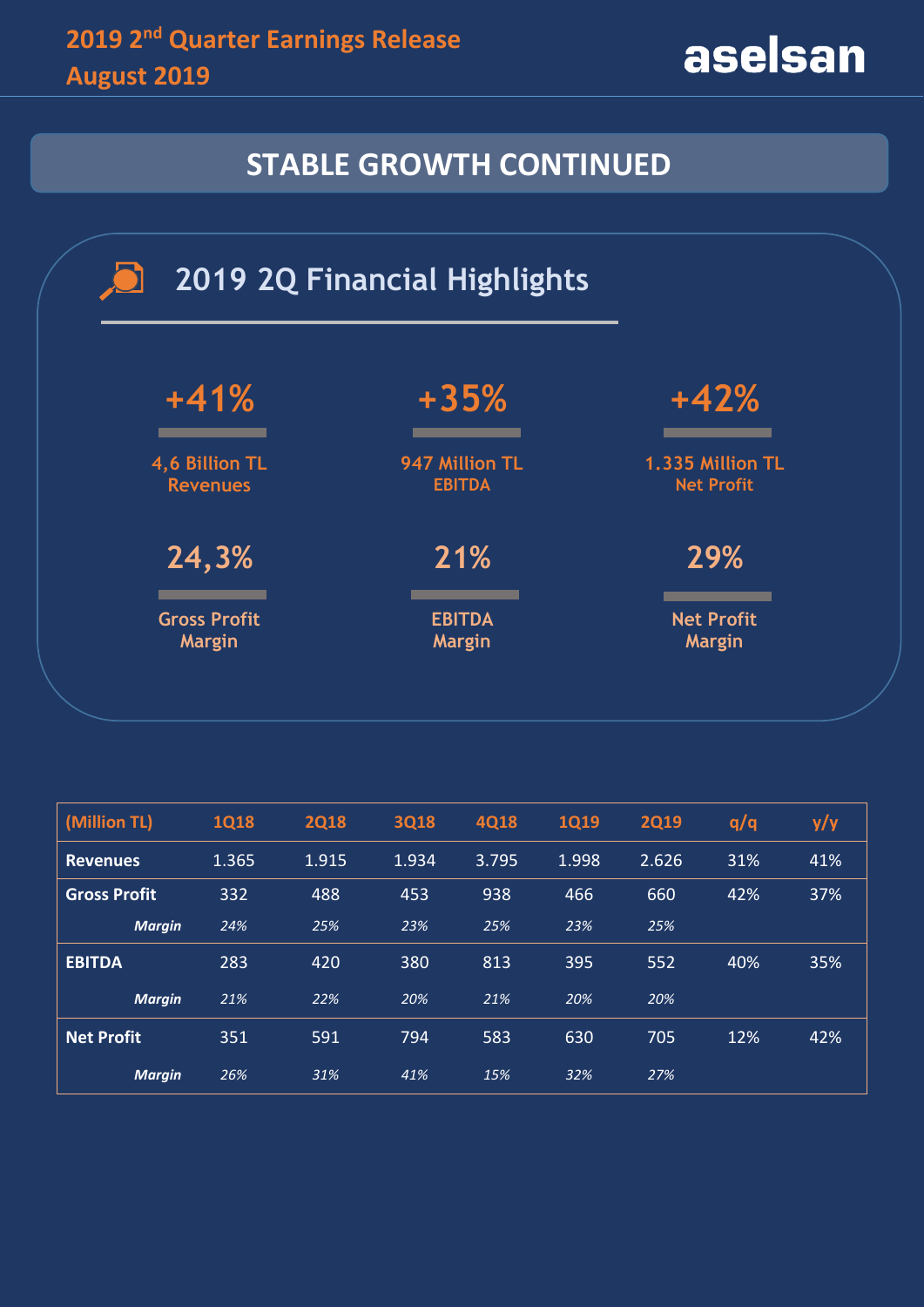### **MAIN INDICATORS**

#### **Growth**

**In the first six months of 2019, revenues, EBITDA, net profit and backlog has increased compared to the same period of previous year. ASELSAN's backlog has increased by 1.806 Million USD compared to the end of the year and reached 10,2 Billion USD.** 

**In the first six months, revenues increased by 41% compared to the same period of the previous year and reached 4,6 Billion TL. The largest increase in revenue was recorded in domestic sales. The fact that a large portion of revenues are indexed to foreign exchange caused the increase in exchange rates to have a positive effect on revenues.**

#### **Profitability**

**EBITDA was TL 947 Million in the first half of 2019, with an EBITDA margin of 20,5%, consistent with the year-end target of 19-21%.**

#### **Net Working Capital**

**Due to the 29% increase in inventories and 15% increase in short-term trade receivables, Net Working Capital requirement has increased by 55% compared to year-end and the ratio of Net Working Capital to annualized revenue is 46% (31 December 2018: 34%).**

#### **Cash**

**The increase in net working capital requirements led to changes in cash-related ratios and continued negative course of operating cash flow and free cash flow. The increase in net working capital requirement in the related period was financed by using Eximbank Foreign Currency Loans, whose cash amount was increased as much as possible by the export orders.**

**As of 30.06.2019, net cash is TL 155 million (31.12.2018: TL 2.330 million) and the Net Cash / Annualized EBITDA ratio is 7% (31.12.2018: 123%). Similar net cash levels were last seen at the end of 2015.**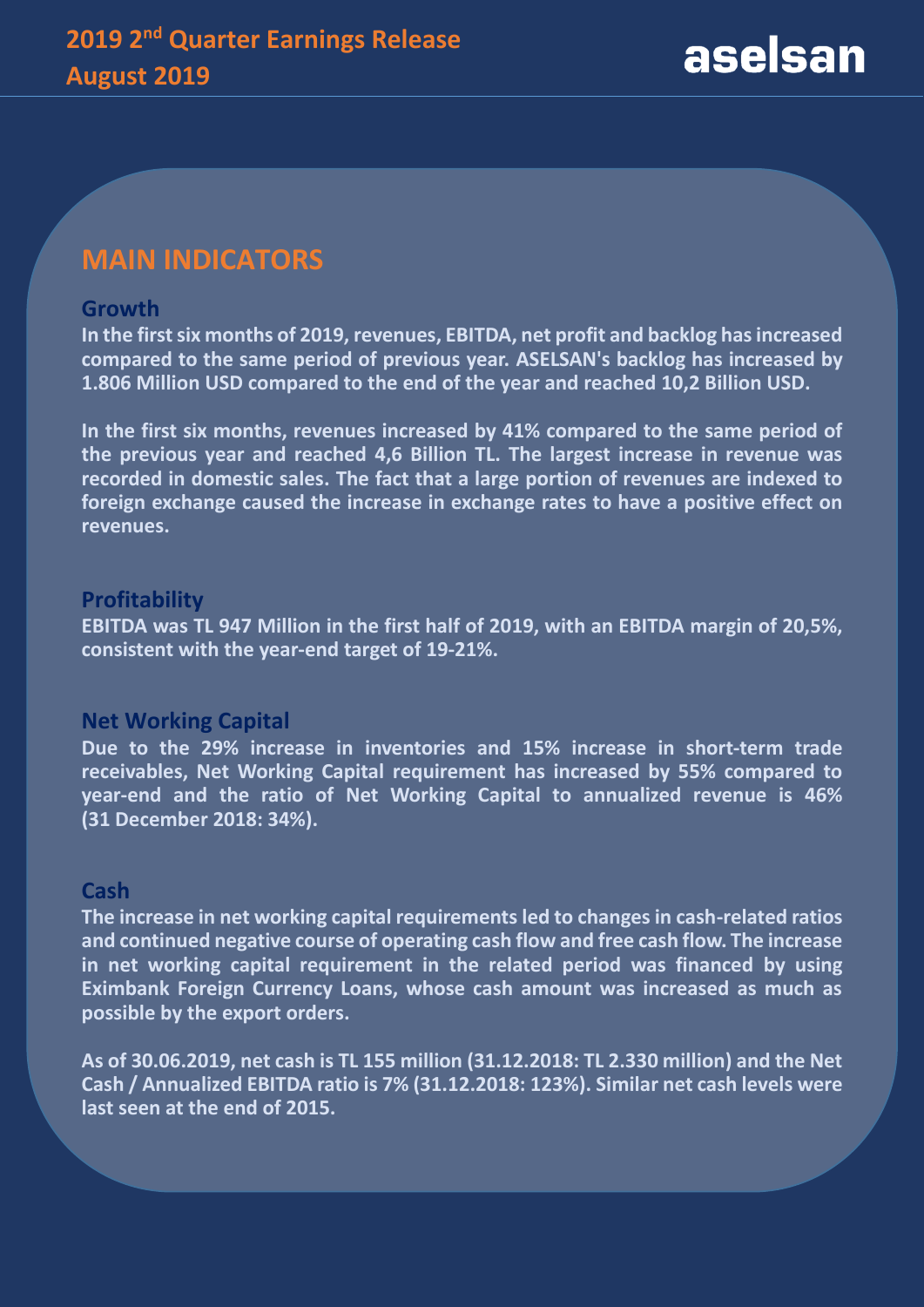# **2019 2nd Quarter Earnings Release August 2019**



### **New Contracts Signed**

**In the first six months of 2019, a total of USD 1.806 million worth contracts were signed. New contracts mainly fall into the following areas of activity.**

- □ Avionic Systems
- □ Border Security
- □ Missile Seeker and Guidance Systems
- $\Box$  Land Platform
- □ Naval Systems
- $\Box$  Transportation Systems
- □ Electro-optic Systems
- $\square$  Satellite Ground Systems

| <b>Backlog Aging</b><br>(Billion USD) |               |  |  |  |  |  |
|---------------------------------------|---------------|--|--|--|--|--|
| 2019*                                 | $1, 5 - 1, 8$ |  |  |  |  |  |
| 2020                                  | $2, 4 - 2, 8$ |  |  |  |  |  |
| 2021                                  | $1,9 - 2,2$   |  |  |  |  |  |
| 2022                                  | $1,1 - 1,4$   |  |  |  |  |  |
| 2023 and Beyond                       | $2, 1 - 2, 5$ |  |  |  |  |  |

(\*) Backlog for the remaining 6 months.